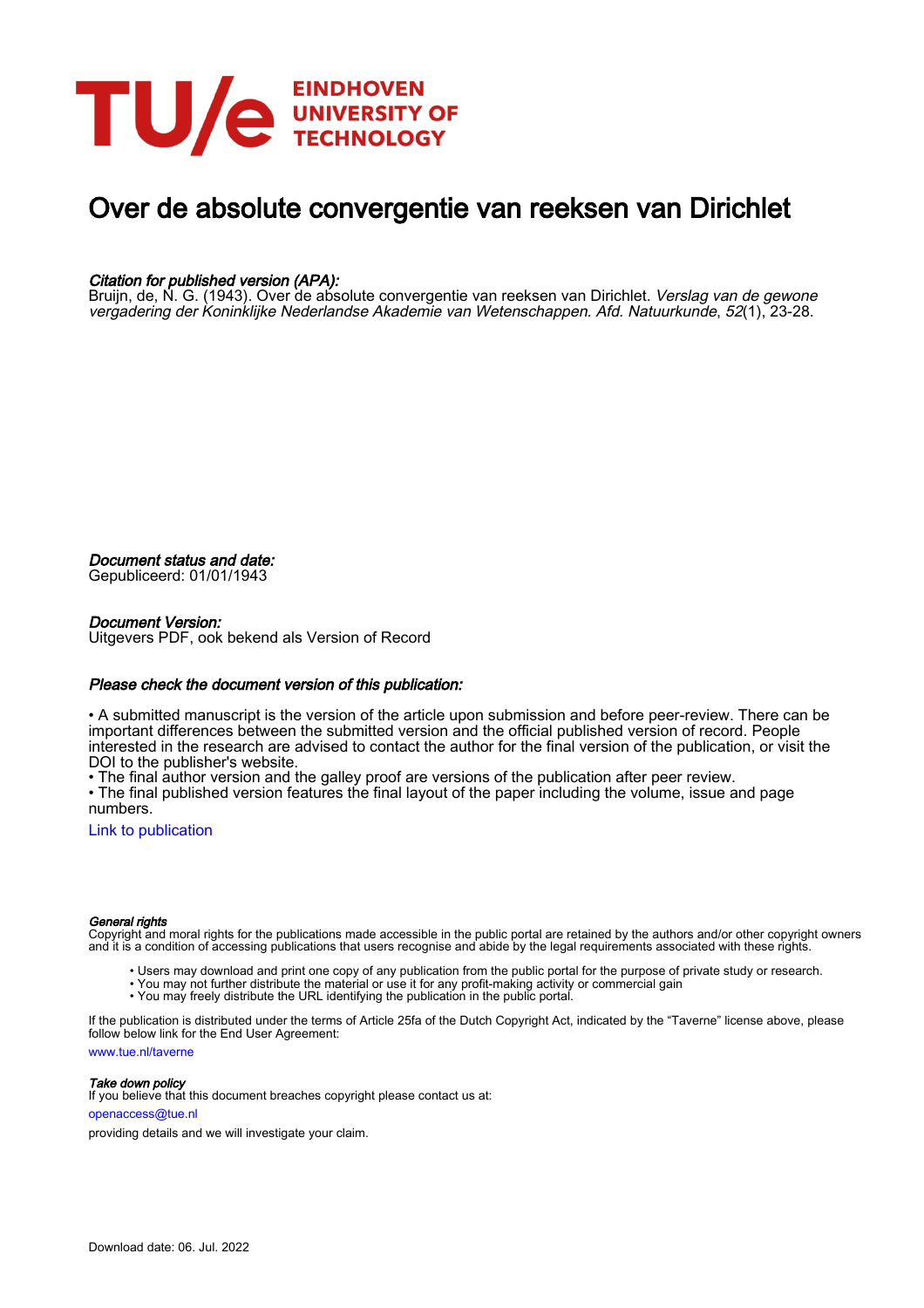# Wiskunde,- N. G. DE BRUIJN: Over de absolute convergentie van reeksen van DIRICHLET. (Aangeboden door Prof. W. VAN DER WOUDE.)

## (Aangeboden in de zitting van 30 Januari 1943.)

Zij  $\varrho$  een reëel getal,  $s = \sigma + i t$ , en voorts  $f(s)$  een voor  $\sigma > \varrho$  reguliere analytische functie, die voor voldoend groote o in een convergente reeks van DIRICHLET

$$
f(s) = \sum_{n=1}^{\infty} a_n e^{-\lambda_n s} \left( \lambda_1 < \lambda_2 < \lambda_3 < \ldots < \lambda_n \rightarrow \infty \right) \quad \ldots \quad (1)
$$

kan worden uitgedrukt. We nemen verder aan, dat er een getal  $k > 0$  bestaat, zoodanig dat gelijkmatig in  $\sigma$  geldt

$$
f(\sigma+i\,t)=O\left(|t|^k\right)\,\mathrm{voor}\,\left|t\right|>1,\sigma>\varrho.
$$

Als  $\mu$ -functie van LINDELOF definiëert men bij iedere  $\sigma > \varrho$  de onderste grens  $\mu(\sigma)$ van alle getallen  $\mu$  met  $f(\sigma + i t) = O(|t|^{\mu})$ . Deze  $\mu(\sigma)$  is een convexe niet-negatieve functie van  $\sigma$ <sup>1</sup>)

We veronderstellen verder nog, dat er een getal  $l \geq 0$  bestaat, zóó dat voldaan is aan

$$
\frac{1}{\lambda_{n+1}-\lambda_n}=O\left(e^{\lambda_n(1+\delta)}\right)\qquad (2)
$$

voor iedere  $\delta > 0$ . (Bij de z.g. gewone reeksen van DIRICHLET  $(\lambda_n = \log n)$  kan b.v.  $l = 1$  worden genomen).

Uit (2) volgt onmiddellijk

$$
\limsup_{n\to\infty}\frac{\log n}{\lambda_n}\leq l.\tag{3}
$$

Hieruit kan men nog besluiten, dat (1) voor voldoend groote  $\sigma$  ook absoluut convergeert; wanneer we de absolute convergentie abcis met  $\sigma_a$  en de gewone met  $\sigma_g$  aangeven, geldt

$$
-\boldsymbol{\infty}\!\leqslant\!\sigma_g\!\leqslant\!\sigma_a\!<\!+\boldsymbol{\infty}.
$$

Men kan zich nu afvragen, in hoe verre men iets over de convergentie kan zeggen, wanneer de u-functie geheel of gedeeltelijk bekend is. In deze richting hebben SCHNEE, LANDAU en BOHR bewezen 2), dat, wanneer  $\sigma_0$  een getal  $\geq \varrho$  is en  $\mu_0 = \mu(\sigma_0)$ ; voor de gewone convergentie-abcis $\sigma_g$ van de reeks (1) geldt

$$
s_g \leq \sigma_0 + \mu_0 l; \qquad \ldots \qquad (4)
$$

en wanneer bovendien een getal b wordt gegeven met de eigenschap dat

$$
a_n = O(e^{\lambda_n(b+\delta)}) \text{ voor iedere } \delta > 0 \dots \dots \tag{5}
$$

1) Zie voor de algemeene theorie van de reeksen van DIRICHLET b.v.

E. LANDAU, Handbuch der Lehre von der Verteilung der Primzahlen, Leipzig und Berlin (1909),

G. H. HARDY and M. RIESZ, The General Theory of DIRICHLET's Series, Cambridge Tracts in Math. and Math. Physics, no. 18, (1915).

<sup>2</sup>) Zie E. LANDAU. Neuer Beweis eines Hauptsatzes aus der Theorie der DIRICHLETschen Reihen, Berichte der Kgl. Sächs. Ges. der Wissenschaften, 69 (1917) S 336-343.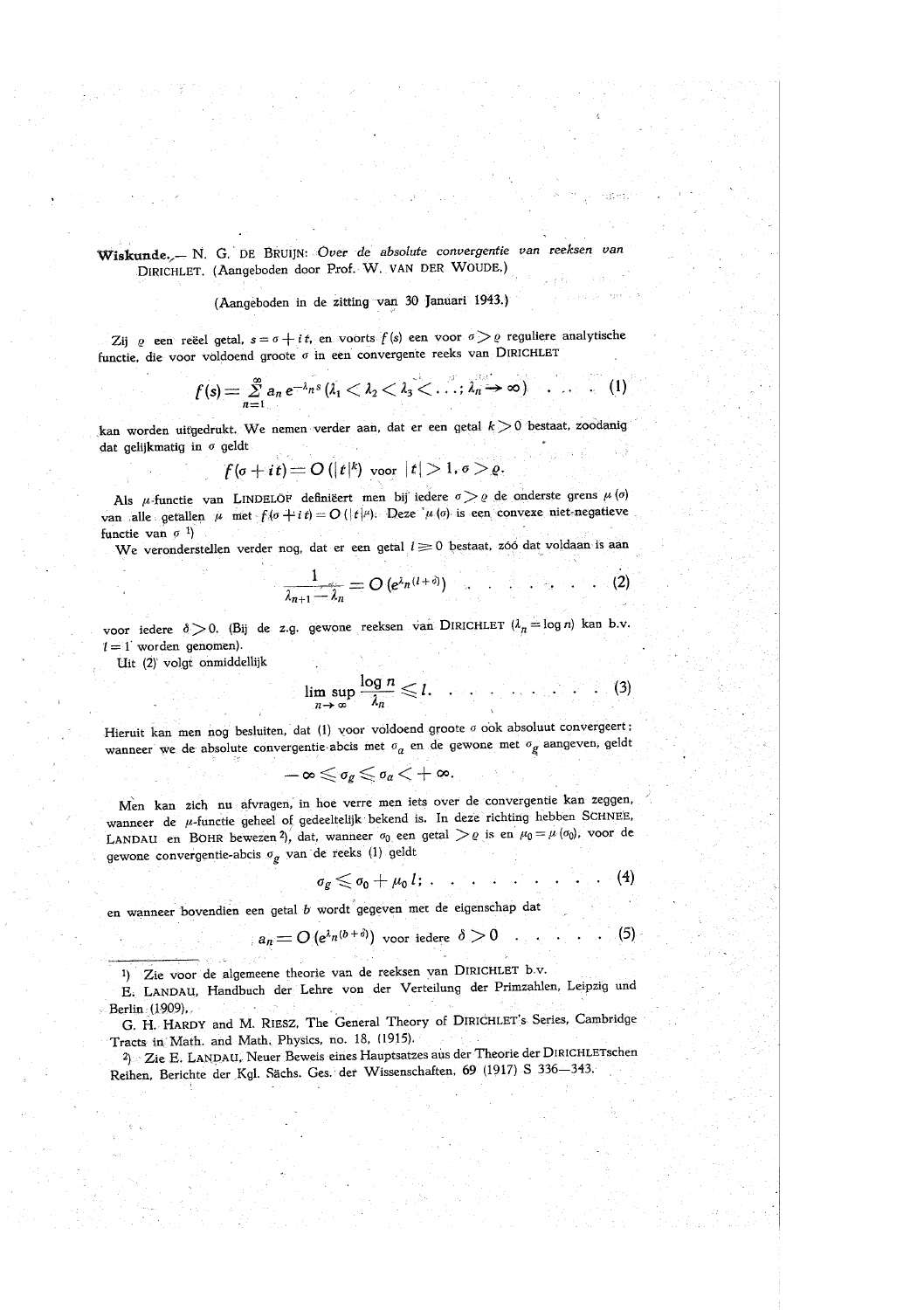(zoodat $\sigma_g \leqslant \sigma_a \leqslant b+l$ triviaal is), dat

$$
\sigma_g \leq \frac{\sigma_0 + \mu_0 (l+b)}{1+\mu_0} \qquad \qquad (4a)
$$

Analoge ongelijkheden voor de absolute convergentie-abcis werden door K. GRANDJOT<sup>3</sup>) aangetoond. Met dezelfde veronderstellingen bewees deze, dat

$$
a \leq \sigma_0 + \mu_0 L + \frac{l}{2} \frac{1+2 \mu_0}{1+\mu_0}, \qquad (6)
$$

en, wanneer (5) wordt aangenomen, dat

Anderson Constantinople

$$
\sigma_a \leq \frac{\sigma_0 + \mu_0 (l+b)}{1+\mu_0} + \frac{l}{2} \frac{1+2 \mu_0}{1+\mu_0} \qquad \qquad (6a)
$$

We zullen hier laten zien, dat (6) kan worden verbeterd tot

$$
\sigma_a \leqslant \sigma_0 + \mu_0 l + \tfrac{1}{2} l \qquad \qquad \ldots \qquad \qquad (7)
$$

Bovendien is (6a) of triviaal (wegens  $\sigma_a \leq b+1$ ), of niet scherper dan (7), hetgeen men gemakkelijk constateert. u kut

Enkele jaren later bewees K. GRANDJOT<sup>4</sup>), dat (6) en (6a) ook dan nog waar blijven, wanneer  $\mu_0 = \mu(\sigma_0)$  door het niet grootere getal  $\nu_0 = \nu(\sigma_0)$  wordt vervangen, waarbij  $\nu$  (o) de onderste grens beteekent van de getallen  $\nu$ , die aan

$$
\frac{1}{2T}\int\limits_{-T}^{T}|f(\sigma+i\,t)|^2\,dt=\mathcal{O}\left(T^{2\gamma}\right)
$$

voldoen.

a, Tole Rich

De ongelijkheid (7) laat dezelfde verscherping toe; we zullen hier dus bewijzen, dat

$$
\sigma_a \leq \sigma_0 + \nu_0 \, l + \tfrac{1}{2} \, l, \qquad (8)
$$

Wanneer  $l=0$  is, levert (8)  $\sigma_a \leq \sigma_0$  voor iedere  $\sigma_0 > \varrho$ , dus  $\sigma_a \leq \varrho$ . Is  $l > 0$ , dan is (8) niet meer te verscherpen, d.w.z. bij ieder stel getallen  $\varrho$ ,  $\sigma_0 > \varrho$ ,  $\nu_0 \ge 0$  is een reeks van DIRICHLET te vinden, die aan de eerder genoemde voorwaarden voldoet, en waarvan de absolute convergentie-abcis  $\sigma_0 + v_0 I + \frac{1}{2} I$  is: als voorbeeld geven we

$$
f(s) = \zeta(w) (1 - 2^{1-w}) = 1 - \frac{1}{2^w} + \frac{1}{3^w}
$$

waarin  $w = \frac{s - \sigma_0}{l} - \nu_0 + \frac{1}{2}$ . (De *v*-functie van  $\zeta(s)$   $(1 - 2^{1-s})$  is bekend<sup>5</sup>), nl.  $\nu(\sigma) = \frac{1}{2} - \sigma$ 

yoor  $\sigma \leq \frac{1}{2}$ ,  $\nu(\sigma) = 0$  voor  $\sigma \geq \frac{1}{2}$ .

Ook wanneer er een b gegeven is, die aan (5) voldoet, is (8) niet meer te verbeteren, tenzij  $\sigma_0 + \nu_0 l + \frac{1}{2} l$  grooter is dan de "triviale" grens  $b + l$  voor de absolute convergentie-abcis.

3) Ueber das absolute Konvergenzproblem der DIRICHLETschen Reihen, Inaugural-Dissertation. Göttingen 1922. 法工编 (75)

<sup>4</sup>) Untersuchungen über DIRICHLETsche Reihen, Math. Zeitschrift 26 (1927) Satz 10. 5) Zie 1) of ook E. C. TITCHMARSH, The Zeta-Function of Riemann, Cambridge Tracts in Math. and Math. Physics, no. 27 (1930). أباين يونا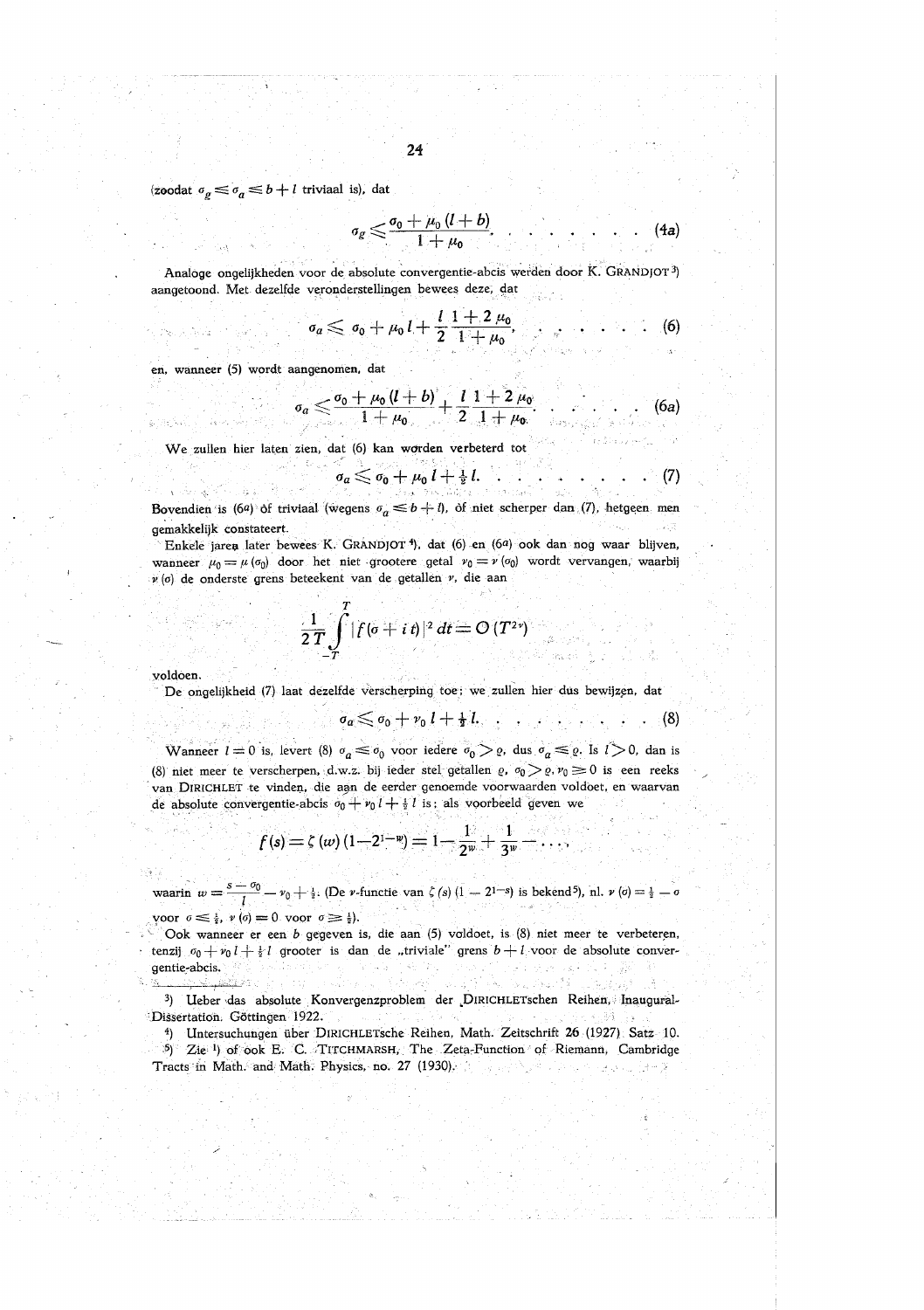In het volgende gebruiken we de in den aanhef (t.e.m. (3)) genoemde veronderstellingen, die we niet zullen herhalen. Verder beteekent steeds

 $\delta$  een (niet steeds hetzelfde) willekeurig klein positief getal,

C een (niet steeds hetzelfde) voldoend groot positief getal, dat wel van de d's mag afhangen, doch niet van de grootheden m, n, x, T, T<sub>1</sub>. Ook het O-symbool moet hier met behulp van een dergelijke C worden geïnterpreteerd.

We bewijzen eerst drie hulpstellingen.

Hulpstelling 1. Gelijkmatig in  $n (n \geq 1)$  en geheel) geldt:

$$
\sum_{\substack{\lambda_m \leq x \\ m \neq n}} \frac{1}{|\lambda_m - \lambda_n|} = O\left(e^{x(l+\delta)}\right). \qquad \qquad (9)
$$

Bewijs. Volgens (3) is het aantal termen hier  $O(e^{x(1+\delta)})$ , we kunnen ons dus tot het geval  $\lambda_n \leq x+1$  beperken. Uit (2) volgt  $|\lambda_m - \lambda_n| \geq C |m-n| e^{-\lambda (1+\delta)}$ , waarin  $\lambda = \text{Max}(\lambda_n, \lambda_m) \leq x + 1$ ; de reeks (9) is dus

$$
O\left(e^{x(l+\delta)}\sum_{\substack{m \neq n \\ m \leq y}}\frac{1}{|m-n|}\right)
$$

waarin y het aantal m's met  $\lambda_m \leq x$  beteekent. De laatste som is dus

$$
O(\log y) = O\left(x\left(t+\delta\right)\right) = O\left(x\right).
$$

waaruit het gestelde (met een andere  $\delta$ ) volgt.

Hulpstelling 2.6) Zij  $\sigma_1 > \sigma_0 > 0$ , en L(o) de lineaire functie van  $\sigma$ , gedefiniëerd door  $L(\sigma_0) = \nu(\sigma_0)$ ,  $L(\sigma_1) = \nu(\sigma_1)$ ;  $\delta$  een positief (van  $\sigma$  onafhankelijk) getal. Dan geldt gelijkmatiq in  $\sigma_0 \leq \sigma \leq \sigma_1$ ,  $|T| > 1$ :

$$
\frac{1}{2T}\int\limits_{-T}^{T}\left|f(\sigma+it)\right|^{2}dt=O(T^{2L(\sigma)+\delta}).
$$

*Hulpstelling* 3. Is  $\sigma_0 > \varrho$ ,  $v = v(\sigma_0)$ ,  $\sigma_1 > \text{Max}(\sigma_0 + l v + \frac{l}{2}, \sigma_a)$ , dan is  $\sigma_a \leq \sigma_2$ , waarin

$$
\sigma_2 = \sigma_0 + l\nu + \frac{l}{2} + \frac{\nu}{\nu+1}\left(\sigma_1 - \sigma_0 - l\nu - \frac{l}{2}\right)
$$

Bewijs. We kunnen onderstellen, dat  $\sigma_0 = 0$ ,  $c < 0$  (dat is steeds door de transformatie  $s^* = s - \sigma_0$  te bereiken).

We zetten  $b_n = \frac{|a_n|}{a_n}$  als  $a_n \neq 0$ ;  $b_n = 1$  als  $a_n = 0$ , (dus steeds  $|b_n| = 1$ ,  $a_n b_n = |a_n|$ ); en verder voor  $\sigma > 0$   $x > 0$ 

$$
h(s, x) = f(s) \sum_{\substack{n \leq x}} b_m e^{\lambda_m s}.
$$

Is  $T$  een positief getal, dat we later als functie van  $x$  zullen vastleggen, dan integreeren we h(s, x) over den rechthoek ABCD, met hoekpunten  $A = \sigma_1 - iT$ ,  $B = \sigma_1 + iT$ ,

6) Vgl. loc. cit. 4), Satz 11.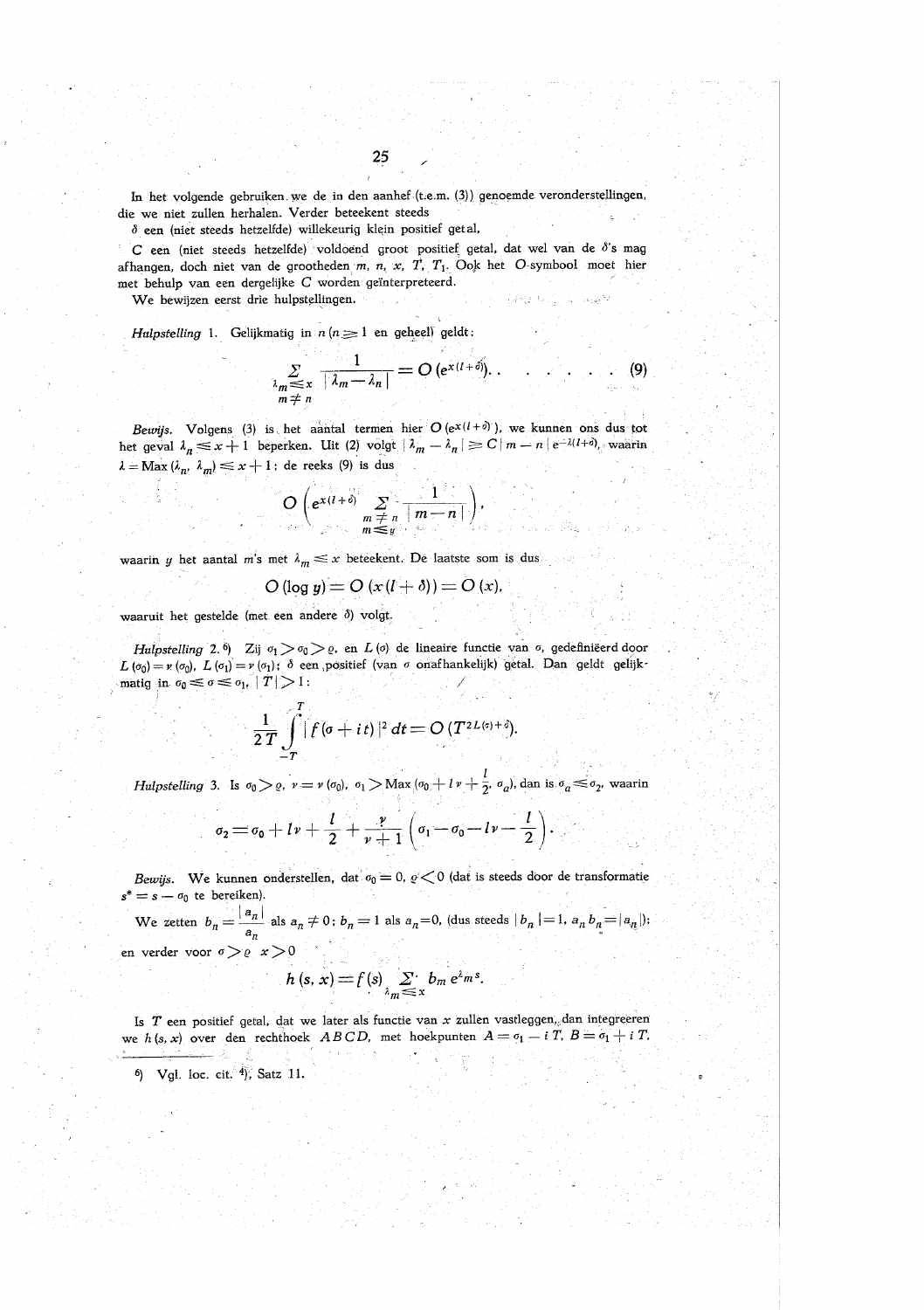$C = i T$ ,  $D = -i T$ ; de stukken AB, BC, CD, DA noemen we opvolgend I, II, III, IV, zoodat

$$
\int_{I} + \int_{II} + \int_{III} + \int_{IV} = 0. \qquad \qquad (10)
$$

I. Voor  $a \ge 0$  geldt

$$
\frac{1}{2T}\int\limits_{-T}^{T}e^{i\,at}\,dt=O\left(\frac{1}{|a|T}\right).
$$

zoodat

$$
\left|\frac{1}{2iT}\int_{-\lambda_m\leq x}^{\infty}a_m b_m\right| < C \sum_{n=1}^{\infty}\sum_{\substack{\lambda_m\leq x\\n\neq n}}e^{(\lambda_m-\lambda_n)\sigma_1}\frac{|a_n|}{T|\lambda_m-\lambda_n|} \n< C e^{x\sigma_1} \cdot e^{x(l+\delta)} \cdot \frac{1}{T}\sum_{n=1}^{\infty}|a_n|e^{-\lambda_n\sigma} = O\left(\frac{e^{x(\sigma_1+l+\delta)}}{T}\right);
$$
\n(11)

want de reeks in het voorlaatste lid is wegens  $\sigma_{\rm l} > \sigma_a$  convergent.

III. Wegens de ongelijkheid van SCHWARTZ is.

й

$$
\frac{1}{2iT} \int_{III} \left| \int_{-\frac{T}{T}}^{\frac{T}{2}} |f(it)|^2 dt \cdot \frac{1}{2T} \int_{-\frac{T}{T}} \left| \sum_{\lambda_m \leq x} b_m e^{\lambda_m t} \right|^2 dt \right|
$$
  
< 
$$
< C T^{2\gamma+\delta} \left\{ \sum_{\lambda_m \leq x} |b_m|^2 + \sum_{\lambda_m \leq x} \sum_{\lambda_m \leq x} \frac{1}{T |\lambda_m - \lambda_n|} \right\} =
$$
  

$$
= O \left\{ T^{2\gamma+\delta} e^{x(l+\delta)} \left( 1 + \frac{e^{x(l+\delta)}}{T} \right) \right\}.
$$
 (12)

II en IV. We zetten

$$
g(t) = \int\limits_{\sigma_0}^{\sigma} h(\sigma + i t) d\sigma,
$$

zoodat

$$
\bigg[=-g(T),\int\limits_{IV}=g(-T).
$$

Voor  $T_1 > 0$  is nu

$$
\left|\frac{1}{T_1}\int\limits_{\tau_1}^{2T_1} g\left(t\right) dt\right| \leqslant \int\limits_{\tau_0}^{\tau_1} d\left|\frac{1}{T_1}\int\limits_{T_1}^{2T_1} h\left(\sigma+i\,t\right) dt\right|, \quad \ldots \quad \qquad (13)
$$

terwijl

$$
\left|\frac{1}{T_1}\int\limits_{T_1}^{2T_1}h(\sigma+it)\,dt\right|^2\leqslant\frac{1}{T_1}\int\limits_{T_1}^{2T_1}[f(\sigma+it)|^2\,dt\,,\,\frac{1}{T_1}\int\limits_{T_1}^{2T_1}|\sum_{\lambda_m\leq x}\bar{b}_m\,e^{\lambda_m(\sigma+it)}|^2\,dt.
$$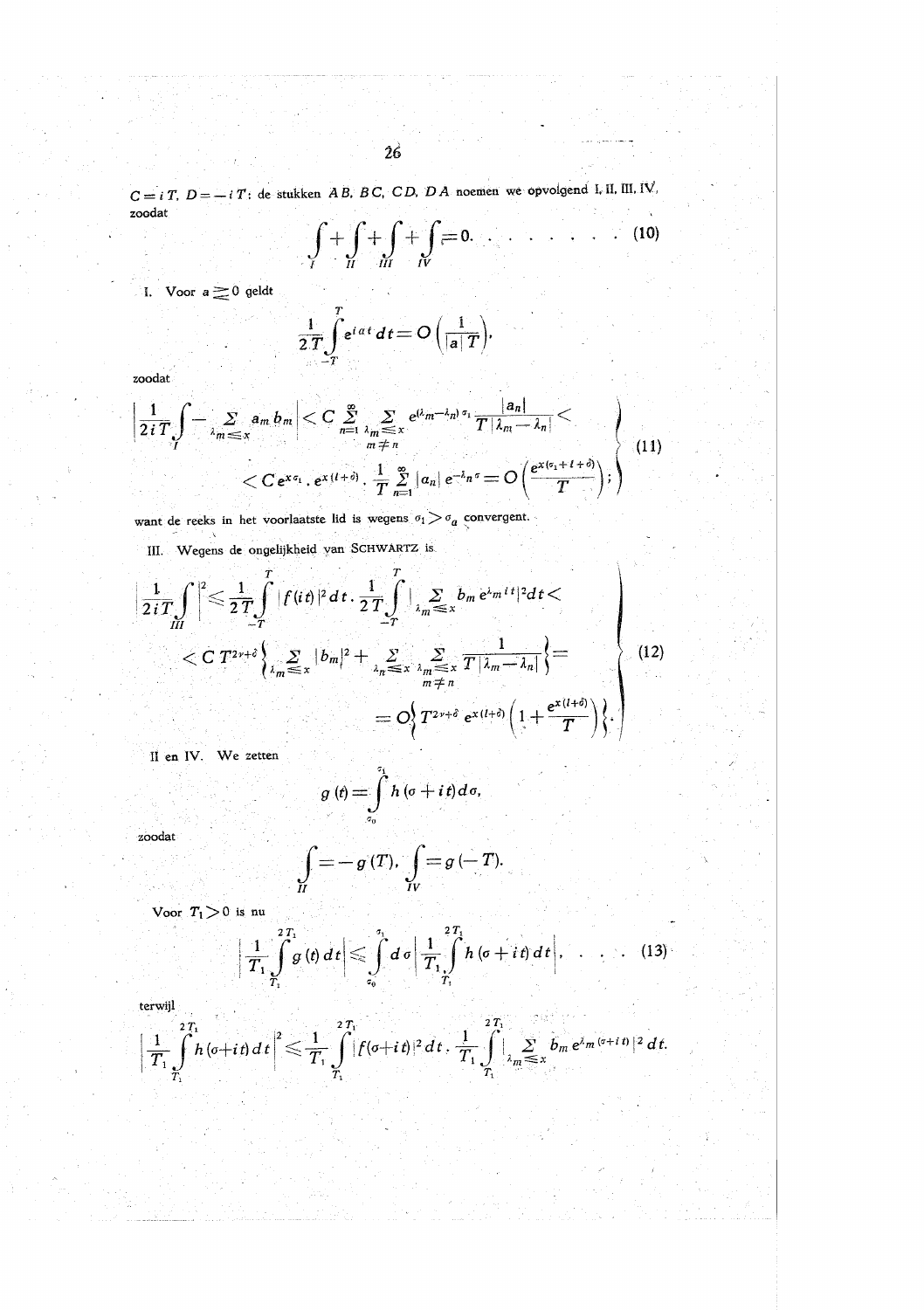Met de notatie van Hulpstelling 2 is

لتدام

$$
\frac{1}{T_1}\int\limits_{T_1}^{T_1} |f(\sigma+i\,t)|^2\,dt = O\,(T_1^{2L(\sigma)+\delta}),
$$

terwijl

 $\sim$ 

$$
\frac{1}{T_1} \int_{\lambda_m}^{2T_1} \left| \sum_{\substack{\lambda_m \leq x \\ \lambda_m \leq x}} b_m e^{\lambda_m (s+t)} \right|^2 dt < C e^{2x\sigma} \left\{ \sum_{\lambda_m \leq x} |b_m|^2 + \sum_{\lambda_m \leq x} |b_m|^2 + \sum_{\substack{\lambda_m \leq x \\ \lambda_m \leq x}} \sum_{\substack{\lambda_m \leq x \\ \lambda_m \neq n}} \frac{e^{2x\sigma}}{T_1 |\lambda_m - \lambda_n|} \right\} = O\left\{ e^{2x\sigma + x(l+\delta)} \left( 1 + \frac{e^{x(l+\delta)}}{T_1} \right) \right\}.
$$

Kiezen we nu  $T_1 = e^{x \frac{\sigma_1 + \frac{1}{2}l}{\nu + 1}}$ , dan is wegens  $\sigma_1 > l \nu + \frac{1}{2}l$ :  $T_1^{-1} = O(e^{-x}l)$ , zoodat gelijkmatig in  $\sigma$  geldt  $(0 \le \sigma \le \sigma_1)$ 12년~ 참고 동시간 Read in Aug Þ, [Burkstong] s til لأرو de.

$$
\frac{1}{T_1}\int\limits_{T_1}^{2T_1}h\left(\sigma+it\right)dt=O\left(T_1^{L\left(\sigma\right)+\delta\right)}e^{x\left(\sigma+1+l+\delta\right)}=O\left(T_1\ e^{x\left(H\left(\sigma\right)+\delta\right)}\right),
$$

waarin  $\hat{S}^{\dagger}$ 

服务

والمعرفية والمرارير أراقي

14. Gels -90

$$
H\left(\mathbf{\sigma}\right)=\left(L\left(\mathbf{\sigma}\right)-1\right)\frac{\sigma_{1}+\frac{1}{2}l}{\nu+1}+\mathbf{\sigma}+\frac{1}{2}l.
$$

Verder is  $L(\sigma_1) = v(\sigma_1) = 0$  (wegens  $\sigma_1 > \sigma_a$ ), dus

$$
H (o_1) = \frac{\nu}{\nu + 1} (o_1 + \frac{1}{2}l) = o_2 - \frac{1}{2}l, \text{ en (daar } o_1 + \frac{1}{2}l > (\nu + 1)l)
$$
  

$$
H (0) = \frac{\nu - 1}{\nu + 1} (o_1 + \frac{1}{2}l) + \frac{1}{2}l < \frac{\nu}{\nu + 1} (o_1 + \frac{1}{2}l) = o_2 - \frac{1}{2}l.
$$

 $H(\sigma)$  is lineair, zoodat  $H(\sigma) \leq \sigma_2 - \frac{1}{2} l$  voor  $0 \leq \sigma \leq \sigma_1$ . Uit (13) volgt nu

ing a shekara

a vit

 $\sim$ hetzelfde geldt voor  $\frac{1}{T_1} \int_{T_1}^{2T_1} g(-t) dt$ .

 $\hat{\sigma}_{1,2}$ 

Daar  $g(t)$  continu is, kunnen we  $T = T(x)$  zoo bepalen, dat  $T_1 \le T \le 2T_1$  en - 27

$$
\left|g\left(T\right)-g\left(-T\right)\right| \leqslant \frac{1}{T_{1}}\bigg|\int\limits_{T_{1}}^{2\,T_{1}}\left|g\left(t\right)-g\left(-t\right)\right|dt\bigg|.
$$

we hebben dus volgens (14)

$$
\left|\frac{1}{2iT}\int\limits_{II}+\frac{1}{2iT}\int\limits_{IV}\right|=O\left(e^{x(c_2-\frac{1}{2}I+\delta)}\right)=O\left(e^{x(c_2+\delta)}\right).
$$
 (15)